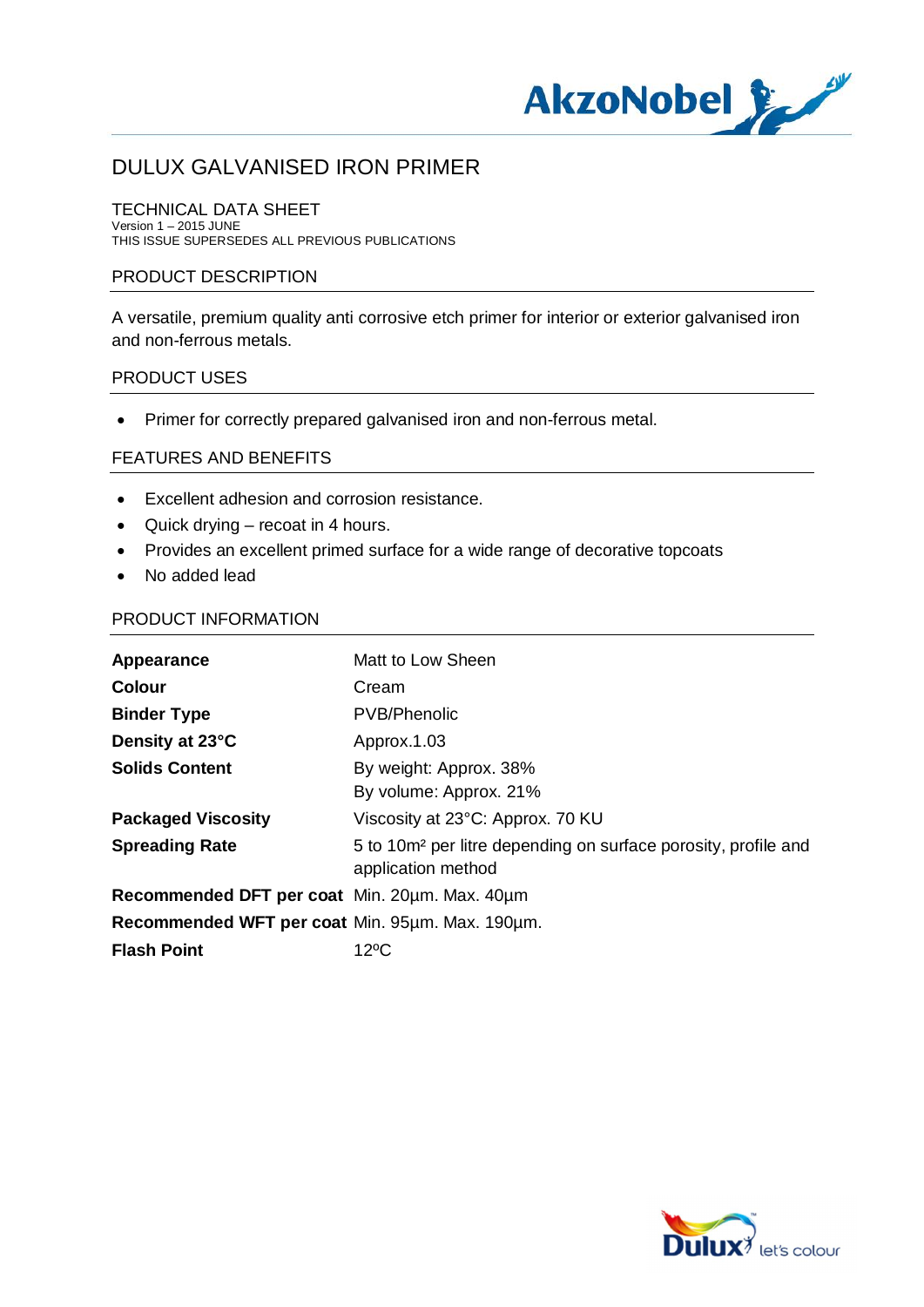

#### APPLICATION INFORMATION

| Mixing                 | Stir until homogeneous with a flat paddle                                                                                                                                                                                                                                                                                                                                                                                                                         |
|------------------------|-------------------------------------------------------------------------------------------------------------------------------------------------------------------------------------------------------------------------------------------------------------------------------------------------------------------------------------------------------------------------------------------------------------------------------------------------------------------|
| Application conditions | Surface Temperature between 10 - 35°C Relative Humidity<br>between 10 - 85 % OR 2°C above dew point minimum.                                                                                                                                                                                                                                                                                                                                                      |
| Application methods    | Brush, roller or Spray.                                                                                                                                                                                                                                                                                                                                                                                                                                           |
| Thinner                | Thinning not recommended. For conventional spray<br>applications thin with 5 to 10% of Etch Primer Thinner.                                                                                                                                                                                                                                                                                                                                                       |
| <b>Drying Time</b>     | Touch dry 1 hour at 23°C.                                                                                                                                                                                                                                                                                                                                                                                                                                         |
| <b>Recoating Time</b>  | 4 hours at 23°C<br>(Recoating times will be extended during cold, wet or humid<br>conditions)                                                                                                                                                                                                                                                                                                                                                                     |
| Cleaning of equipment  | After use, remove as much product as possible, and then<br>clean immediately with Etch Primer Thinner                                                                                                                                                                                                                                                                                                                                                             |
| <b>Substrates</b>      | Well prepared galvanised iron and non-ferrous metals<br>Ensure surfaces are pre-cleaned.                                                                                                                                                                                                                                                                                                                                                                          |
| <b>Coats Required</b>  | Apply one or two coats Dulux Galvanised Iron Primer,<br>depending on the severity of the conditions. Two coats are<br>preferred for coastal conditions and chemical works.                                                                                                                                                                                                                                                                                        |
| <b>Top Coating</b>     | Over-coat primer with two coats of selected Dulux<br>decorative topcoat.                                                                                                                                                                                                                                                                                                                                                                                          |
| Precautions:           | Do not apply during cold (below 10°C) or wet weather.<br>Not suitable for direct application to powdery or friable<br>surfaces whether previously painted or not.<br>Do not apply over rusty unprepared metal surfaces.<br>Quick drying - avoid application to very hot surfaces.<br>Not designed to withstand prolonged natural weathering.<br>It should be over coated with conventional coatings within<br>18 - 24 hours, particularly in a marine atmosphere. |

#### SURFACE PREPARATION

Ensure that surfaces are sound and free from dust, dirt, grease and oil before painting. Surfaces must be thoroughly dry.

#### NEW SURFACES

#### **Galvanised Iron, Aluminium and all non-ferrous metals**

· Remove all traces of temporary protective coating, dirt and grease from the surface with **Dulux Galvanised Iron Cleaner.** Ensure complete removal of **Dulux Galvanised Iron Cleaner** by rinsing with running water. A water-break free surface indicates thorough

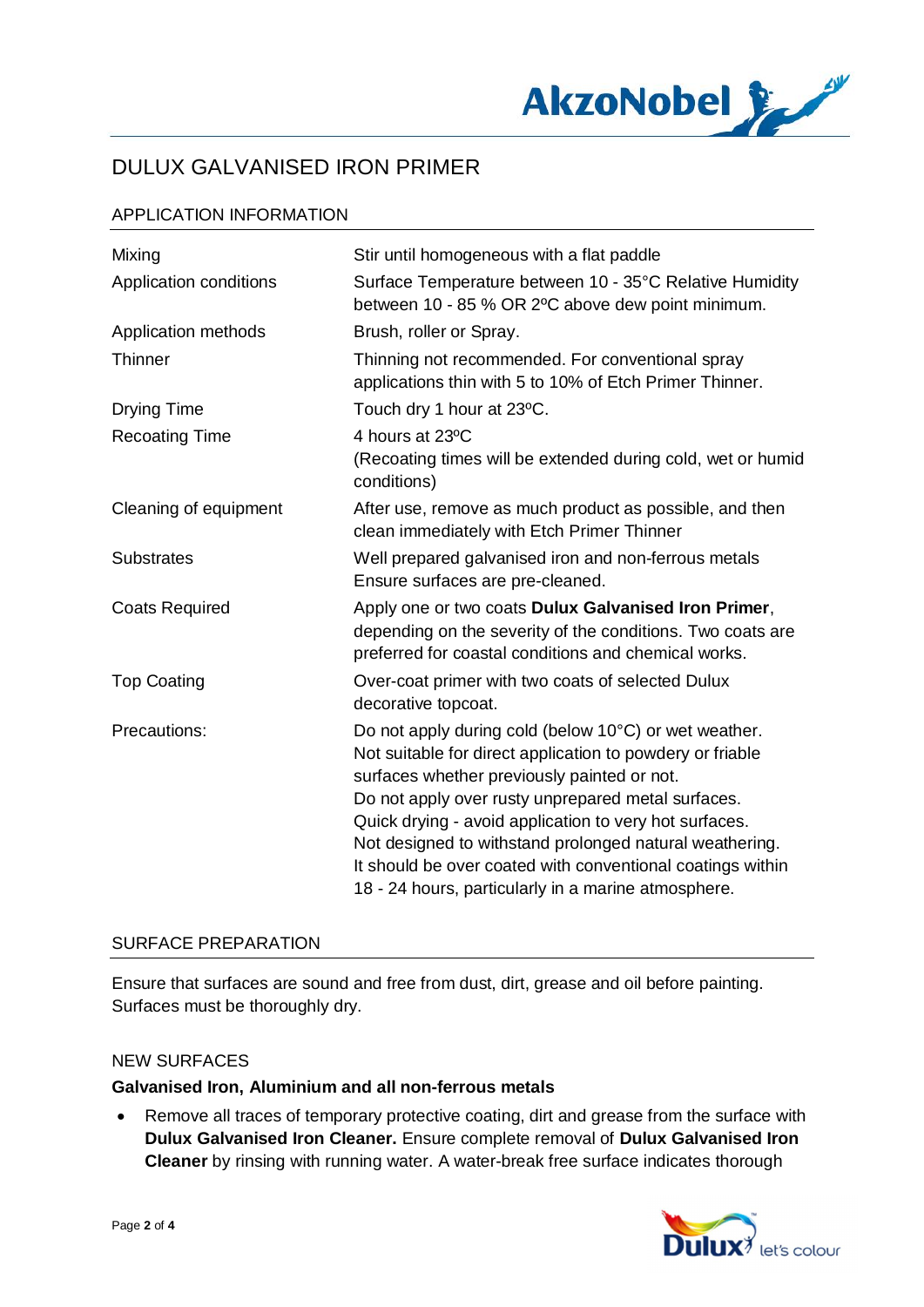

#### SURFACE PREPARATION

cleaning - running water should not form droplets. If a water-break free surface was not achieved, repeat the cleaning process. Prime immediately after cleaning.

· Prime with one to two coats **Dulux Galvanised Iron Primer**, depending on the severity of the conditions. Two coats recommended for coastal conditions and chemical works.

#### PREVIOUSLY PAINTED AND WEATHERED SURFACES

- · Clean bare galvanised iron as per new surfaces
- · Rust and flaking paint must be completely removed prior to spot-prime exposed substrate with **Dulux Galvanised Iron Primer.** Build up spot-primed areas with **Dulux Undercoat for All Surfaces** to the same level as the rest of the paintwork.

#### HEALTH AND SAFETY INFORMATION

This product contains no added lead. Avoid contact with skin or eyes. Keep out of reach of children. If accidently swallowed, seek medical advice immediately and show this container to the doctor. Dry sanding, flame cutting and/or welding of the dry paint film will give rise to dust and/or hazardous fumes.

If exposure cannot be avoided by the provision of local exhaust ventilation, suitable respiratory protective equipment should be used. Do not empty into drains or watercourses. Ensure good ventilation during application and drying. It is recommended to use suitable protective clothing and equipment. To avoid the risk of spillage, always store and transport containers in a secure upright position. Refer to Material Safety Data Sheet for complete information.

#### ADDITIONAL INFORMATION

| Packaging                 | 1 $t$ , 5 $Lt$                                                                      |
|---------------------------|-------------------------------------------------------------------------------------|
| <b>Storage Conditions</b> | Store under cool dry conditions away from direct sunlight,<br>heat and extreme cold |
| <b>Disclaimers</b>        | N/A product specific                                                                |